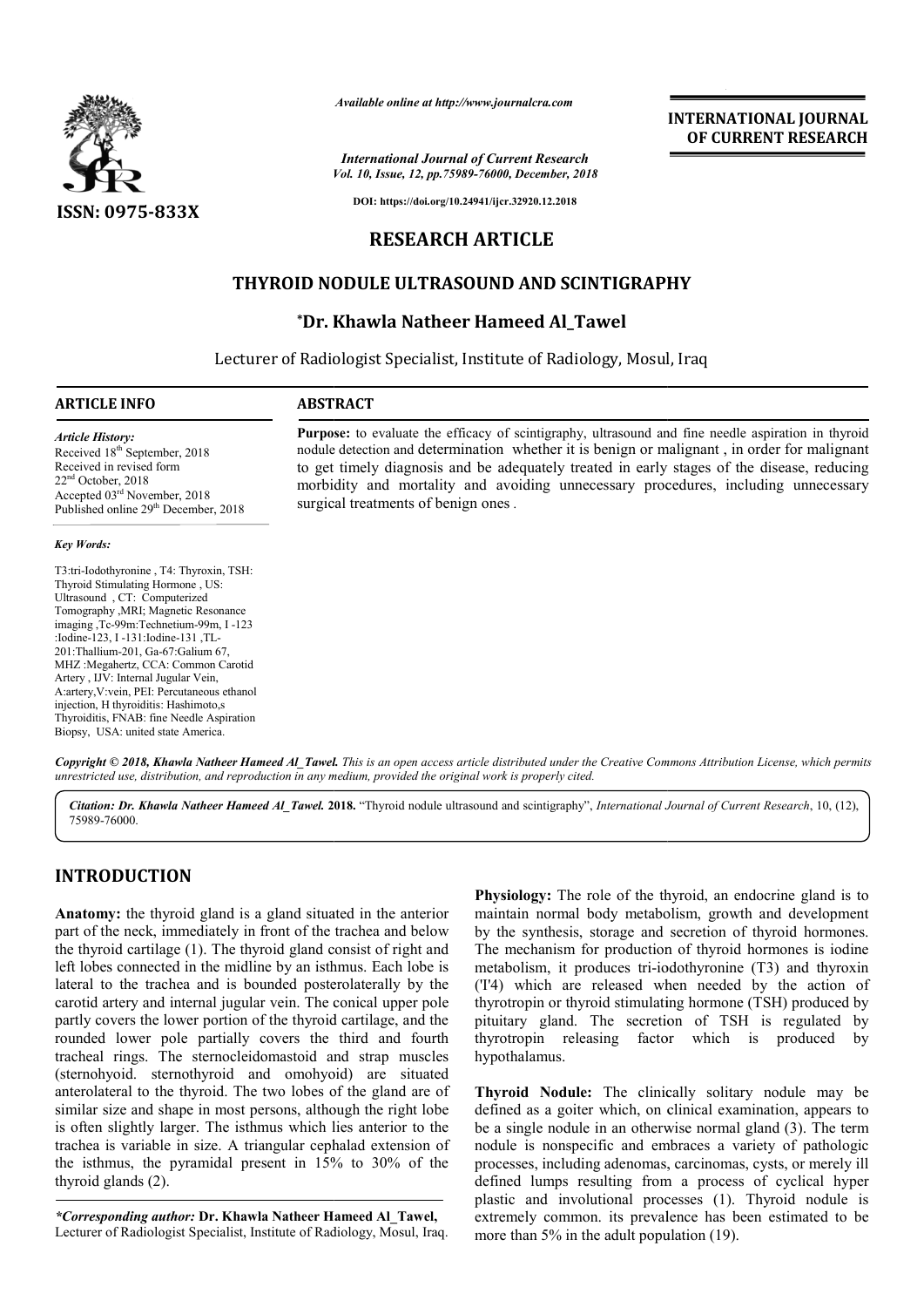Nodular thyroid diseases are common. They are present in around 4-7% of the general population. Out of the total number cancer is diagnosed in 5-20% cases (4). Clinically solitary nodules fall into two categories. In the first category there is a certainly or a grave suspicion of malignancy in which exploration is essential . In the second and far larger category, there is smooth, firm, mobile nodule which is probably benign but carries a small but significant risk of being carcinoma. In this category about 50% prove to be simple multinodular goiters when explored (20). The primary goal in examination of the thyroid is to determine whether it has benign or malignant nodules, in order for patients with cancer to get timely diagnosis and be adequately treated in early stages of the disease, reducing morbidity and mortality and avoiding unnecessary procedures, including unnecessary surgical treatments of benign changes (14). The thyroid status of these patients must be established by clinical examination, laboratory investigations including radio immunoassay of T3, T4 and TSH, in addition to the following radiological investigations:

- Conventional soft tissue radiography.
- Xero radiography.
- Isotope scintigraphy.
- Ultrasound examination (US), with needle biopsy,
- Computarized tomography; (CT)
- Magnatic resonance imaging (MRI).
- Florescent scanning (3)

Conventional soft tissue radiography of the thyroid gland region (neck), is helpful in detecting calcification in the thyroid gland lesions. Xero radiography was found to be superior to the conventional soft tissue radiography in detecting calcification in thyroid lesions because of edge enhancement using a modified oblique projections. Conventional radiography of the thoracic inlet is also helpful in detecting any tracheal deviation and retrosternal extension (20). Nuclear medicine, US, CT and MRI are imaging methods that can be used to evaluate the thyroid gland. All these techniques give structural informations about the gland and show the location and size of thyroid nodule. Nuclear medicine scanning also adds functional information about nodules (21). C.T has a role in detection of thyroid nodules, but not the small ones, which its identification needs using thinner sections and increments than 6mm. This would have required a significantly higher level of ionizing radiations and also unduly prolonged the examination (22). Yoslhiko and Iris associates; evaluate thyroid nodules by I-123 thyroid scintigraphy and histogram of C.T values in the nodules. Radio-iodine accumulation and the histograms on C.T of the thyroid nodules were correlated with the histopathology. Results showed on definite correlation between radio-iodine accumulation in the thyroid nodule and the pattern on C.T reflecting iodine concentration in the nodule. Benign thyroid nodules tended to have lower iodine concentration than malignant nodules. It was concluded that the function and/or differentiation of tumor cells in the thyroid nodule must be evaluated not only by radio-iodine accumulation in the nodule but also by iodine concentration in the nodule and that thyroid nodules with only minimal iodine concentration are most likely benign (23). Reading, C.C. and Corman C.A.: stated that CT is an imaging method that can be used to evaluate the thyroid gland, and it is very useful in identifying distant metastases in the chest and abdomen (21). MRI has only a small role to play in the day to day of thyroid disorders (3).

Mountz, J. mid his associates; their study showed that MRI cannot reliably distinguish benign from malignant tumor. However using intensity ratio data there was a statistically significant difference between solid and hemorrhagic cystic disease (24). Corman . C.A.; said that MRI can be used to evaluate the possibility of recurrent thyroid cancer, however because of its relatively high cost, it is used less frequently than other imaging methods (21). The clinically solitary thyroid nodule presents a diagnostic problem, when the nodule is firm and mobile in an euthyroid patient. Scanning, needle biopsy and IJ.S may increase or decrease the suspicion of malignancy, but there is only one certain diagnostic procedure and that is excisional biopsy (3)

The following schematic diagram outlying the diagnostic approach to thyroid nodules; Figure-1-



**Figure 1. Schematic diagram outlying the diagnostic approach to thyroid nodules**



**Figure 3. Cold nodule in the rt. lobe of thyroid glan**



**Figure 4. Hot nodule in the right lobe of thyroid gland**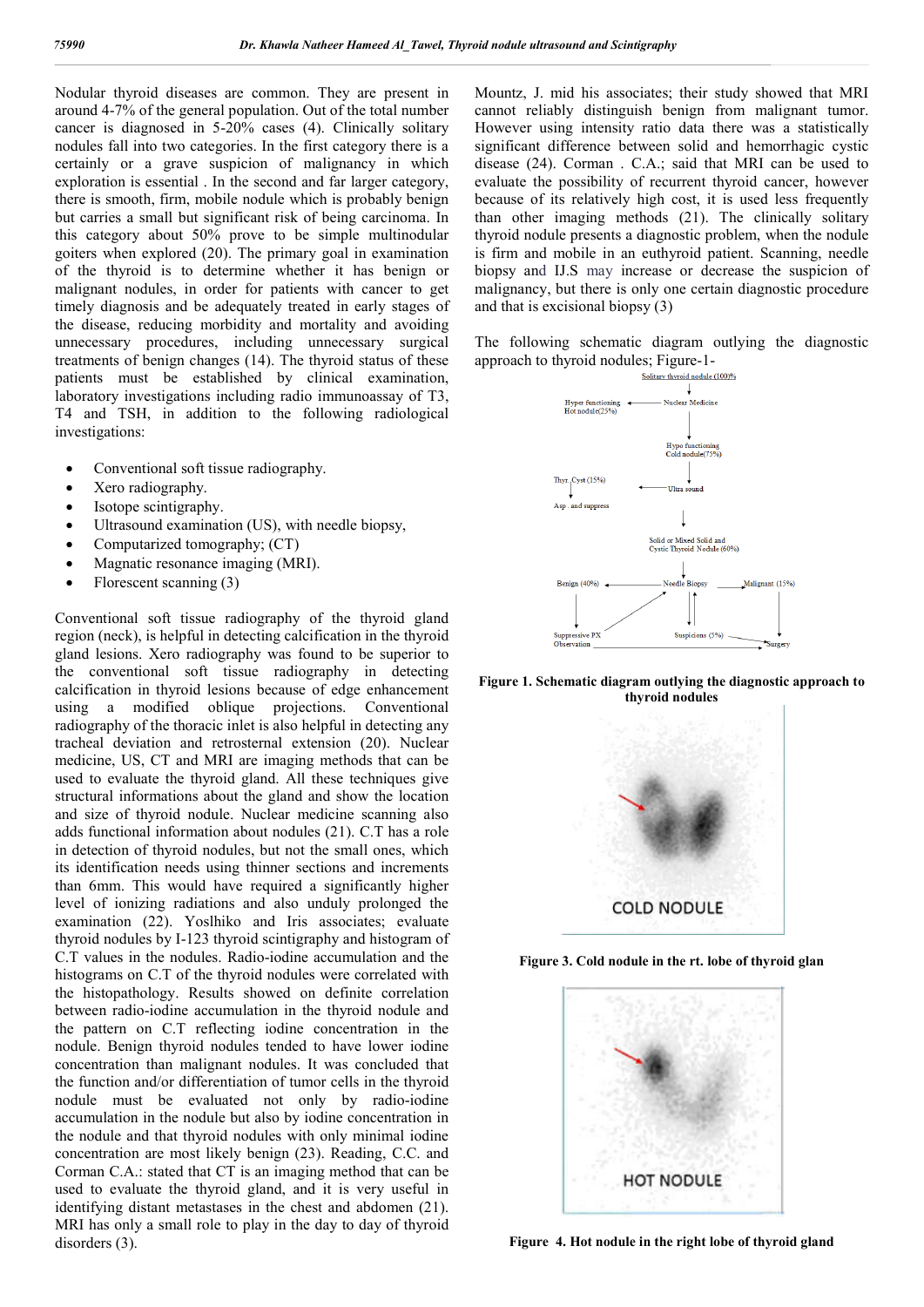## **Thyroid Scintigraphy**

**Radiopharmaceuticals:** the most commonly used radiopharmaceuticals used in thyroid studies include

- Iodine-131: It has several disadvantages mostly of increase radiation dose to the thyroid.
- Iodine-123: Its main advantage is low energy gamma ray.
- Technetium-99m pertechnetate**:** It is the radiopharmaceutical of choice for thyroid scanning in most cases, generally little background interference occur with repeated studies.
- Other radiopharmaceuticals**:** Iodine-132, Iodine-125, Galiium-67 citrate, Thallium-201 Chloride, Sezium-75 and selomethionine (l).

Geatti, O. (1994) stated that thyroid scans are usually performed with Tc-99m for its favorable physical properties, availability, low cost and good correlation with I-123.(27) **Normal Scan;** Fig-2: The thyroid gland has a homogeneous appearance with sharply defined borders . The lateral margins are either straight or convex, left and right anterior oblique views are taken at angles of 30 to 40 degree in addition to the anterior view (1).

Indications of thyroid scintigraphy: The following are the most frequent indications:

- Goiter.
- Palpable nodule in the neck.
- Clinical hypothyroidisim or hyperthyroidism.
- Evaluation of the process of thyroiditis.
- History of prior neck irradiation.
- Evaluation of substernal mass.
- Post operative search for functioning metastases.
- Suspicion of occult malignancy.
- Evaluation of the effects of thyroid stimulating and suppressing medications (1).

The important indication here is thyroid nodule. The thyroid nodule by scintigraphy either:

- **Cold nodule:** Fig.3. Which concentrate less isotopes than the surrounding thyroid tissue. Approximately 20% of cold thyroid nodules are malignant and about 20% are cystic. While most of the remainder are benign adenomas.
- **Hot nodules:** Fig..4. Represent increase thyroid activity, or concentrate more radio nuclide than the remaining thyroid, they are never malignant if hot by I-131 scan.
- **Worm nodules:** Because of overlapping or underlying functional, tissue has masked their true nature. In general they are best deled as if they are cold nodules (1)
- Radionuclide studies provide important functional but limited anatomic information (28)

The hyper functioning nodules may be multiple or solitary . The literature does contain occasional reports of both benign and malignant nodules that trap pertechnetate. Therefore any palpable nodule that appears to be functioning with pertechnetate should also be studied using radio iodine. The following diagram illustrate a practical approach to the management of hyperfnnctioning nodule |Fig-5-] (1). The discovery of a solitary thyroid nodule is a common clinical problem 25% of these nodules are hyper functioning (hot) on scintiscan. These are rarely malignant when normal functioning thyroid tissue is also present. Of the remaining 75% which are hypo functioning (cold) by scintigraphy, approximately 20% are cystic and 80% are solid (29).



**Figure 5. Disposition of solitary hyper functioning thyroid nodules**

Role et. al. believed that it can stated quite confidently that hot nodules are benign. Since approximately 20- 30 % of nodules studied, were hot. This percentage of patients can be eliminated from consideration for surgery or other regimens designed for diagnosis: and treatment of malignant disease (25). Scheible and Leopold; stated that the solitary hypofunctioning nodule is the lesion of most concern, since approximately 20% of these are malignant. Another 20 % prove to be cysts, and most authorities advocate a conservative approach, since the incidence of malignancy is low. The remaining 60 % of isotopicallv cold nodules are benign but solid tumors. Most frequently, these are true adenomas or adenomatous nodules (28).

**Autonomous Thyroid Nodule:** Is that hot nodule which does not suppress with T3, but it does suppress the normal surrounding thyroid tissue. This nodule can be demonstrated by TSH stimulation test. About half of all autonomous functioning nodules occur in association with hyperthyroidism (1) Ramsay and Meire ; in their study on 47 patients with suspected thyroid disease, found 5 patients who had hyper functioning nodules with lack of isotope uptake in the contralateral lobe, there was either no detectable contralateral lobe on U.S (in 3 patients) or a lobe with small anteroposterior diameter (30). Khan O. in his study of 280 of autonomous thyroid functioning nodules found that there were 10 cases had carcinoma of thyroid. In most cases the carcinoma involved area of the gland beside the nodule .He pointed out the coexistence of thyroid carcinoma with functioning autonomous nodule was extremely rare (31). Corstens and his associates ; reported that Thallium-201 scintigraphy of the thyroid gland suppressed by autonomous nodule was compared with I-123 scintigraphy after TSH stimulation. In all patients .similar images were obtained by both methods. This study suggests that TL-201 scintigraphy is a reliable alternative for scanning after TSH. It is a relatively simple method, not inducing any TSH related allergic reactions. Iodine uptake in extra-nodular tissue is not stimulated and therefore TL- 201 scintigraphy and radioiodine therapy can be combined on one day (32). Michigishi and Mizakami: staled that autonomously functioning thyroid carcinoma is thought to be extremely rare, they found in their study 3 of I7 cases reported, the patients were euthyroid and non had ophthalmopathy typical of Grave's disease. Also a patient with carcinoma associated with euothyroid Grave's disease was treated (33).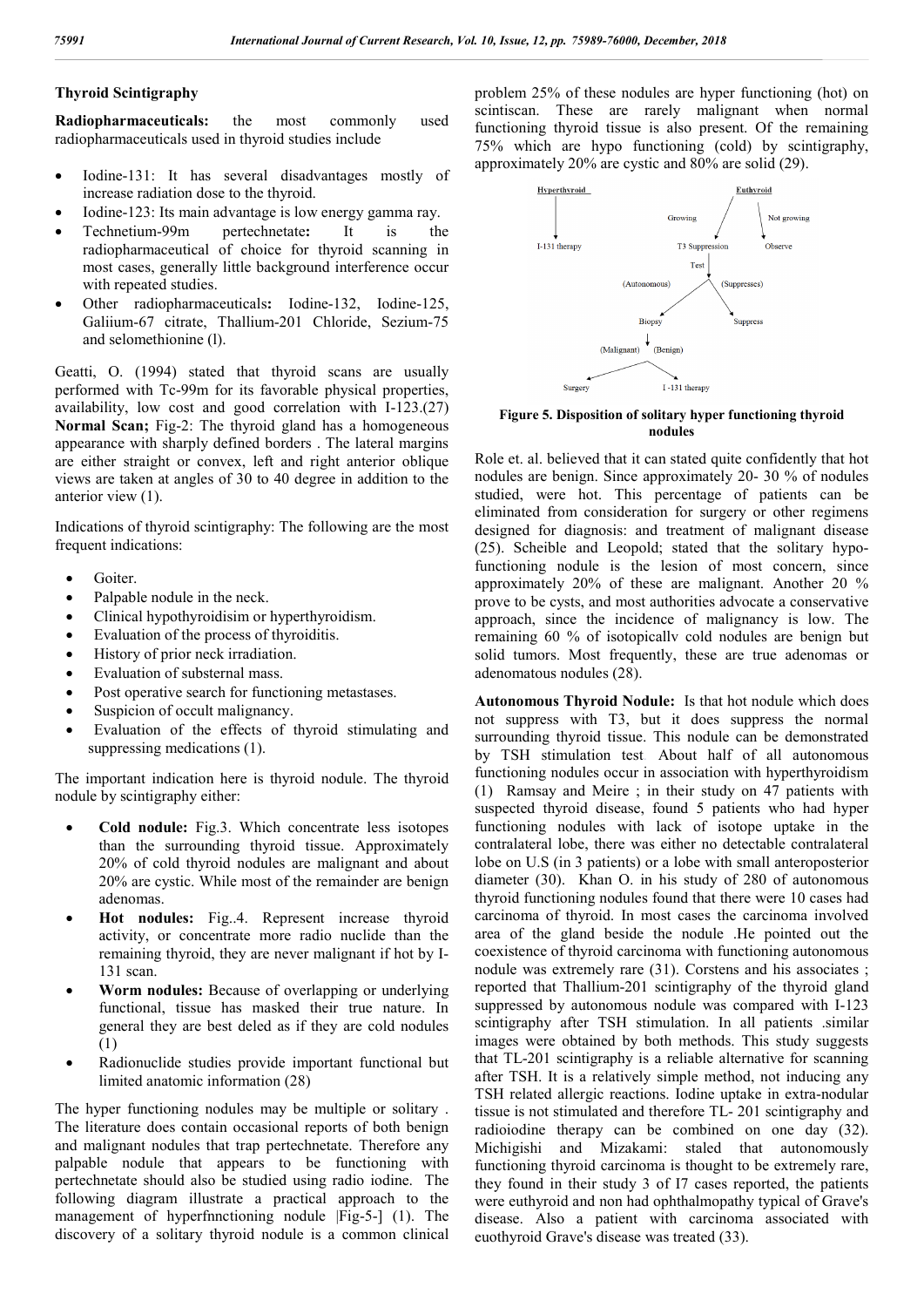

#### **Remove Watermark Now**



**Figure 6. Transverse scan of the normal thyroid gland. SCM= sternocledomastoid CCA= common carotid artery, IJV= internal jugular vein A and V lateral to the gland**

#### **Remove Watermark Now**

# **Table l. Prevalence of thyroid abnormalities discovered by U.S in a clinically normal thyroid**

| Author         | Total No. | Normal U.S | Abnormal U.S. | Pattern of abnormal U.S findings |
|----------------|-----------|------------|---------------|----------------------------------|
| Wocsten        | 300       | 223        | 77            | $67(19%)$ ; echoic               |
|                |           | 74.3%      |               | Nodules                          |
|                |           |            |               | $20(6%)$ ; Unechoic              |
|                |           |            |               | Nodules                          |
| <b>Brander</b> | 101       | 6.5        | 36            | 10 (9.9%); Unechoic              |
|                |           | 64.3%      | 55.3%         | Nodules                          |
|                |           |            |               | $16(15.8\%)$ ; hypoechoic        |
|                |           |            |               | Nodules                          |
|                |           |            |               | $4(3.9\%)$ ; Mixed echoic        |
|                |           |            |               | Nodules                          |
|                |           |            |               | $6(5.9\%)$ ; hyperechoic nodules |

#### **Remove Watermark Now**

**Table 2. P.E.I Comparison between different studies**

| Author   | No. of patients | Isotope results                            | Clinical Results After PEI                                                              |
|----------|-----------------|--------------------------------------------|-----------------------------------------------------------------------------------------|
| Papini   | 6               | Toxic nodule                               | all hot nodules become<br>smaller clinically and by U.S.                                |
| Parachii | 28              | Autonomous Nodules 22<br>6 toxic non toxic | 12 patients complete cure<br>$10$ = partial cure                                        |
| Goletti  | 31              | cold nodules                               | $1 =$ delay cure<br>all nodules shrank 85.5% repeated<br>treatment needed in 4 patients |

#### **Table 3. Incidence of benign and malignant thyroid lesions in different US studies**

| Author    | No. of Patients | Malignant lesions | Benign lesions |
|-----------|-----------------|-------------------|----------------|
| Ramsy     | 47              | $2(4.5\%)$        | $5(10.6\%)$    |
| Miskin, s | 174             | $29(16.6\%)$      | $145(83.3\%)$  |
| Scheble   | 98              | 2(2%)             | 96(97.9%)      |
| Prepper   | 28              | $2(7.1\%)$        | $26(92.9\%)$   |
| Josef     | 133             | $17(12.8\%)$      | 116(87.2%)     |
| Walker    | 101             | $8(7.9\%)$        | $93(92.1\%)$   |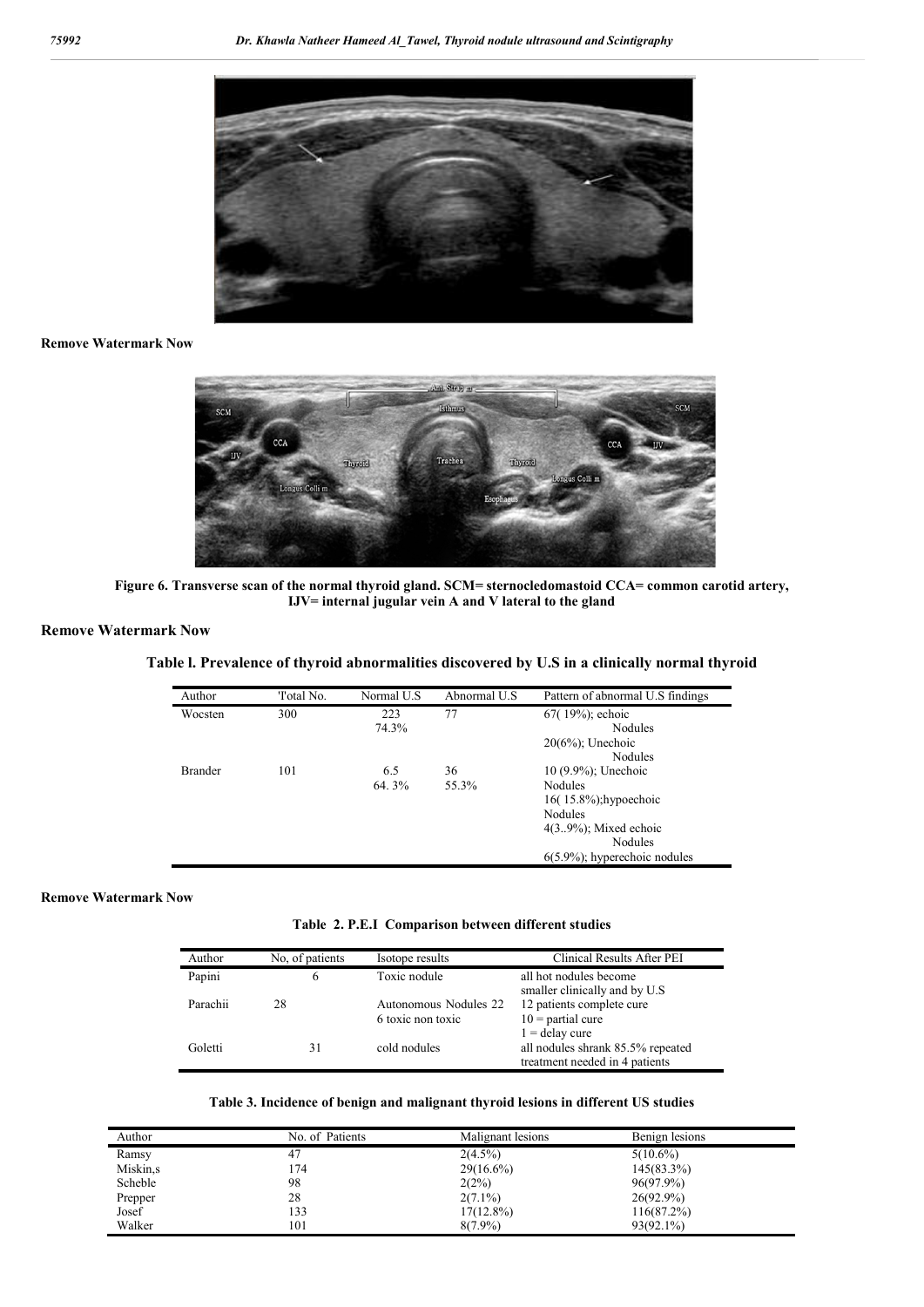

**Figure 7. Simple thyroid cyst (US appearance absence of internal echoes ,well defined back wall and some through transmission)**



**Figure 8. US, power and color doppler, of follicular adenoma in the rt. Lobe ,note the peripheral sonolucent "halo"** Tab 4 demonstrate the results of this study. (55)

|                        | Halo         |             |           |                |
|------------------------|--------------|-------------|-----------|----------------|
|                        | <b>Cases</b> | Defined     | Equivocal | <b>No Halo</b> |
| <b>Benign</b>          |              |             |           |                |
| Follicular adenoma     | 14           | 4           | 2         | 8              |
| Benign nodule in       | 11           |             |           | 9              |
| nodular thyroid        |              |             |           |                |
| Hashimotos thyroiditis | $\bf{0}$     | $\bf{0}$    | 1         |                |
| Total                  | 26           | $5(19.2\%)$ | 3(11.5%)  | $18(69.2\%)$   |
| <b>Malignant</b>       |              |             |           |                |
| Follicular carcinoma   |              |             | $\Omega$  |                |
| Papillary carcinoma    |              | 1           | $\bf{0}$  |                |
| Total                  | 2            | $2(100\%)$  | $0(0\%)$  |                |

**Table 4. Pathological Interpretation of 28 Solid Thyroid Masses, in Proppers study**

**Table 5. Ultrasound pattern of malignant thyroid lesions**

# **Remove Watermark Now UlUuou**

| <b>Ultrasound Pattern:</b> Author No. of Malignant Solid |  | cystic | Mixed | Lesions |
|----------------------------------------------------------|--|--------|-------|---------|
|                                                          |  |        |       |         |

| Ramsay   |    | $(50\%)$     |            | $1(50\%)$   |  |
|----------|----|--------------|------------|-------------|--|
| Miskin   | 29 | $26(89.6\%)$ | $1(3.4\%)$ | $2(6.8\%)$  |  |
| Scheible |    | $2(100\%)$   |            |             |  |
| Propper  |    | $2(100\%)$   |            |             |  |
| Josef    |    | 15(88.2%)    |            | $2(11.8\%)$ |  |
| Walker   |    | $8(100\%)$   |            |             |  |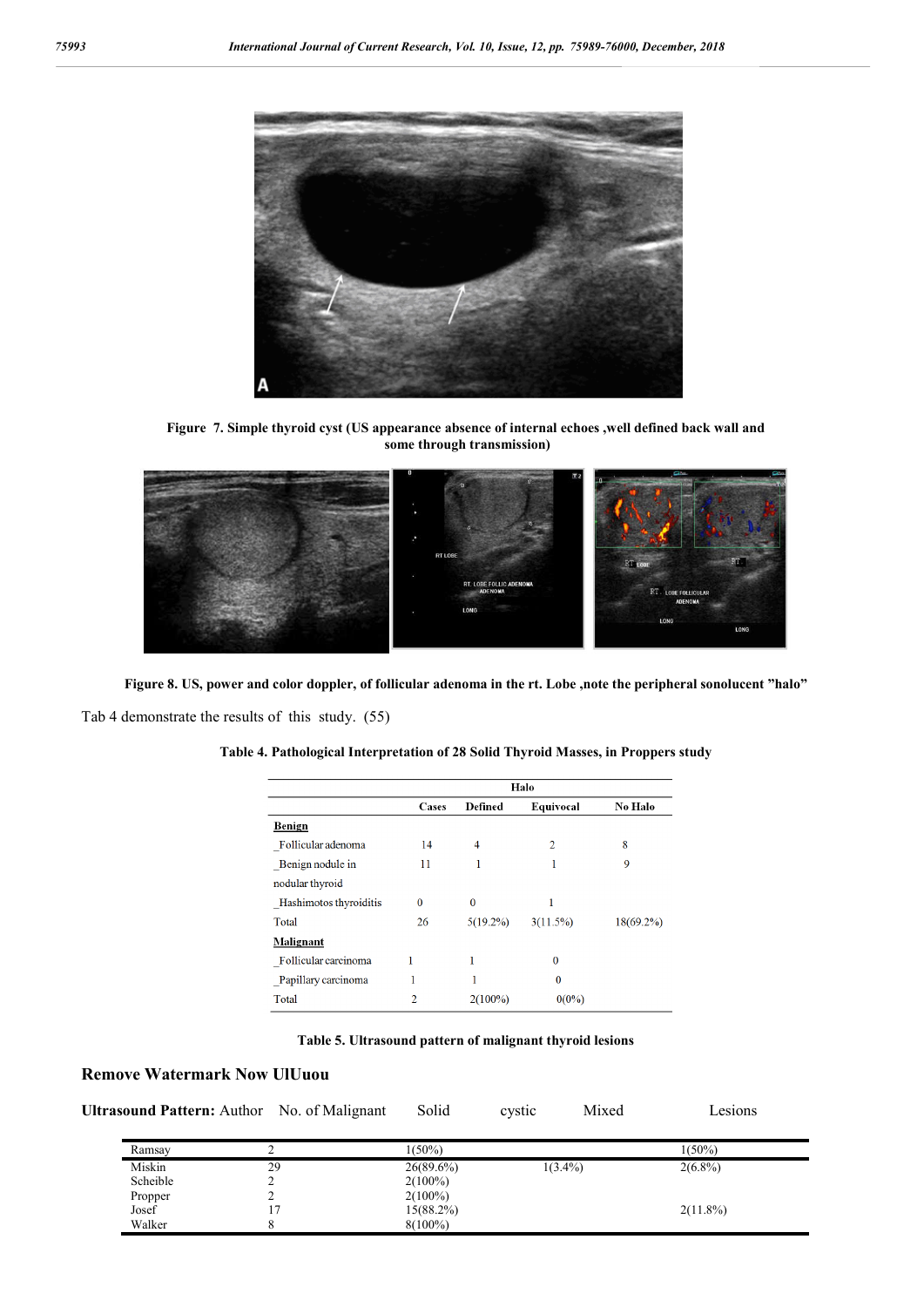**Florescent Scanning:** In florescent imaging of thyroid was performed, with incidence of low energy photons generated by an X. ray tube .The images were comparable on quality and information content to these obtained with I-123 or Tc-99m pertechnetate. The estimated absorbed radiation dose to the gland is much less than scintigraphy using long lived radionuclides. Florescent imaging is a clinically useful means of evaluating the thyroid (34). Tadros, T. G. et, al.; in their study iodine concentration was measured by X-ray florescent in normal and pathological specimens which were generally lower with lowest values found in thyroid cancers, either undetectable or just detectable iodine concentration. The detection of iodine in a thyroid nodule by X-ray florescent preoperatively would significantly decrease the probability of malignancy. The main advantage of this technique lies in the very low radiation dose to the patient's neck without any exposure to the rest of the body, and investigates the thyroid gland without introducing any radionuclides in the body (35). Baily and Love's; stated that florescent scanning is a comparatively new technique which permits an in vivo demonstration of thyroid iodine concentration. This technique is still being evaluated and it may be used to distinguish benign from malignant lesions (3).

#### **Thyroid Ultrasound**

**Historical Aspects:** The first reference to ultrasonic investigation of the thyroid gland appeared in 1965 Yamkawa and Naitio described a method for calculating the size of the thyroid gland. In Fujimoto et. al. presented a series of 300 patients were examined with a moving transducer in a water bath placed on the patients neck, and then followed serially by other studies (29). To start with U.S examination of thyroid gland was performed using A-scan and B-scan for e.g the study done by Ramsey and Meire in using A-scan and a machine of frequency 2.25 MHz (3). Miskin,s study was done using a combination of A and B scans with transducer of 2.5 MHz (29). Wayne, S. ', his study was performed using ultrasonography, with a transducer frequency 5 MHz (36). In Croker, E. used gray-scale U.S with a frequency of 7.5 MHz (37). Walker, J. in used B-scan U.S with frequency *7-5* MHz transducer (38). Later on the more advanced and recent studies all of them were done using a high frequency real time US e.g Simeone et. al. Corman et. al., Sutton et al Brander et. al. Takashima.et. al. and others.

**Scanning Technique:** The patient is placed in supine position, with a cushion or pillow placed under the neck to facilitate its extension. This moves the mandible out of the field of the interest. Ordinary vegetable oil has proven to be the most effective and economical couplant (29). Because of the limited field of the high resolution scanner, it is not possible to image entire thyroid gland in each scan. Transverse scanning begins at the lower pole of one lobe and continues up through the entire gland . The carotid artery and jugular vein are used as lateral land markers, and the trachea as medial reference . Longitudinal scans are then performed from medial aspect of the gland to the lateral surface through the lower, middle and upper poles. After each lobe is evaluated the isthmus must be scanned. A number of systems has been designed that utilize frequencies in the 7 to 10 MHz range and incorporate water or oil path high class results in high class scans (2).

**Normal Ultrasound Appearance of Thyroid Gland:** The normal thyroid gland has a smooth homogeneous texture of medium level echoes. Lateral to the gland the carotid artery and internal jugular vein are identified in transverse plane. The vein which is usually partly collapsed is lateral and slightly superficial. to the artery. The strap muscles are anterolateral to the gland. The trachea is in the mid line posterior lo the isthmus (Fig-6-). On longitudinal scan the strap muscles and longus colli border the gland anteriorly and posteriorly respectively. The upper and lower poles appear as conical projections (2). Miskin, M.; stated that diagnostic U.S provides a simple, painless, rapid and readily reproducible method of differentiation between solid and cystic thyroid nodules and accurately measuring thyroid gland and nodule size . especially in those nodules which extend deep into the neck or behind an adjacent sternomastoid muscle, these nodules are often found to be larger on U.S than on palpation (29). Ramsay, I. found measurement of individual nodules or cysts was accurate to within 5mm when compared with the tissue removed at operation. U.S examination was able to differentiate other lumps in the neck from those arising in the thyroid gland, by showing lack of continuity between the lump and the normal thyroid tissue (30). Role, P.; believed that U.S of thyroid permits assessment of a lesion while patients are maintained on suppressive therapy, unlike thyroid scintigraphy (25). Croker, E.; discovered a large parathyroid adenoma and a smaller follicular thyroid adenoma were visualized with a combination of gray-scale U.S and radionuclide imaging in a patient with primary hyper - parathyroidism (37). Simoenc, J.; concluded that primary uses of U.S study of the thyroid include the detection of a multinodular gland when only one nodule is suspected clinically and by radionuclide study. Other use is the detection of occult thyroid malignancy when evidence of metastatic disease is present elsewhere in the body. A third potential use is for screening purposes in patients with histories of head and neck irradiation, in addition to the traditional use of U.S to separate cystic from solid lesions(40). Harberts ; concluded that the use of high resolution real time U.S has greatly increased the ability to define thyroid morphology and to detect nodules too small to be imaged by radionuclide scanning  $(1)$ .

Walker and his associates; reported that U.S is a quick, noninvasive technique which allows accurate assessment of the solid and cystic nature of thyroid lesion . It has no morbidity or mortality (38). Woesten; and Barnder; performed two studies on normal persons who had no any previous thyroid disease. The U.S examination was done, the results and abnormalities are shown in [Table-1-]. No thyroid malignancy were found in both (41) (44). Blum, M. ;believed that the informations which are achieved by US non invasive, without exposing the patient to ionizing radiation and at low cost. A major breakthrough has been the demonstration of non palpable disease, a capability that is particularly important in people with a history of exposure to therapeutic X-ray in youth (42). Sutton, R.. Stated that high frequency US be sensitive in the detection of recurrent thyroid cancer in patients who have undergone surgery for thyroid malignancy (43). Tramalloni and Leenhardt, said that although modern high resolution real time U.S equipment permits excellent visualization of the thyroid nodules, their ultrasonic appearance and characteristics do not accurately predict the histological results (45)

**Multinodularity of thyroid gland U.S:** Scheible et. al. believed that one of the most rational application of high resolution U.S is to identify multinodular gland rather than solitary lesion superior to isotope methods or physical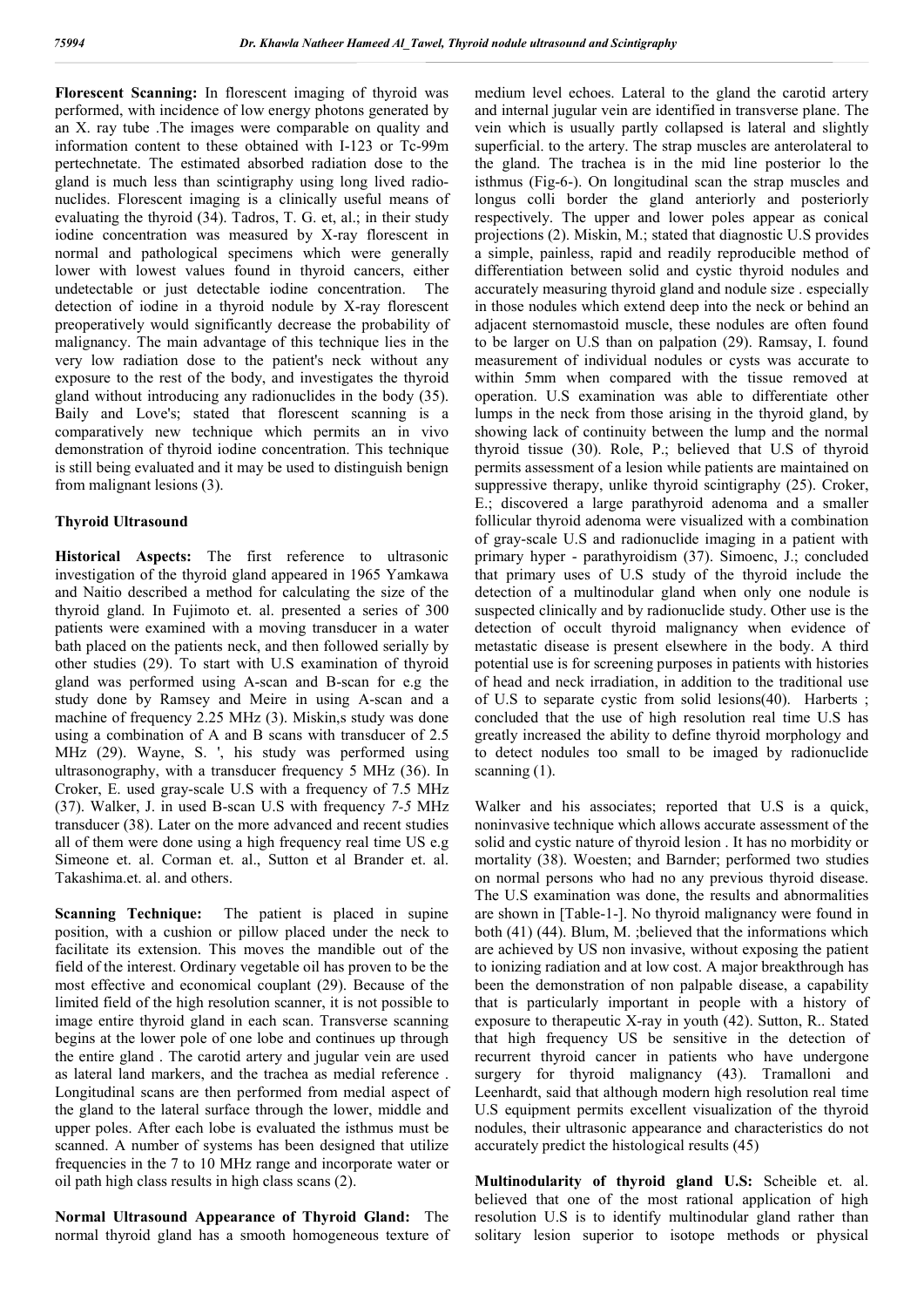examination. Multinodularity is much less likely to indicate malignancy than a solitary lesion. Non the less multicentric cancers do exist (28). Simeone et. al.; said that from the primary uses of U S is the detection of multinodular gland when only one nodule is suspected clinically and by radionuclide study . It is importance lies in the fact that solitary cold nodule carries a probability of malignancy between 15 to 25% and the multinodular goiter is considered a benign disease (40). Walker et. al-, suggested that U.S examination cannot differentiate between benign and malignant disease, but by diagnosing multinodular goiters, it enables a conservative approach and, reassessment can be made, and treated safely by observation (38). Blum, M.; (1986) concluded that the U.S finding of non palpable multinodularity is common, its finding in the presence of a solitary nodule may make the cancer in the nodule less likely than in the absence of multinodularity (42). Gareine and Doneman; found that although multinodular disease of the thyroid is considered rare in children and adolescents, but some of them have high incidence of associated clinical findings, which should alert the clinician to examine for these associated clinical findings (46).

**Ultrasound Guided Biopsy of thyroid Nodule:** It is known that ultrasound guided FNAB, due to high sensitivity and specificity, is the best individual diagnostic procedure for diagnosing malignant nodules. However, taking into consideration a large percentage of nodule occurrences, it is necessary to make a selection of nodules to be diagnosed through the aforementioned method (7). Needle aspiration biopsy is a diagnostic procedure which is simple, safe and inexpensive, when combined with isotope and U.S examinations, it is of significant value in obviating unnecessary surgery on thyroid nodules. Roke, P. ;in his study concluded that the chance of missing malignant lesion is negligible (approximately 2%), complications of this procedure are extremely rare (25). Fine needle aspiration under U.S guidance is of value in the preoperative diagnosis of thyroid nodules (1). Blum, M.; believed that most nodules over 2.5 cm in diameter have cystic degenerated zones or hemorrhage which make the biopsy result more false negative. Aspiration of the solid material offers a far better diagnostic yield than necrotic debris from the cystic element.

US can provide a map showing the location of the solid component as a guide for insertion of the needle (42) Percutaneous biopsy with U.S guidance was performed by Sutton et.at; on 52 patients who had a cervical mass or lymphadenopathy or both from 300 patients who had undergone surgery for thyroid cancer. 44 of these 52 nodules were non palpable clinically and can give results of positive or negative for malignancy (43). Priollet el, al; tried to assess the diagnostic value of fine needle aspiration biopsy performed under U.S guidance in a series of patients with a cold nodule and a systematic surgical control. A very high of adequate material was obtained (96.2%). Sensitivity, specificity, and global accuracy were 95 %, 87.7 % and 89 $\%$  respectively. (47) Boigon and Moyer; said that although features found on history taking, physical examination, thyroid function test and imaging studies help to categorize solitary' thyroid nodules as benign or malignant, U.S guided biopsy is the diagnostic test of choice.(67)

**Percutaneous Treatment Under U.S Guidance:** Papini et. al.; treated 6 patients who had toxic thyroid nodules by percutaneous injection of 2-4 ml of 95% sterile ethyl, alcohol

through a spinal needle, this induce clinical improvement and hormonal control by the end of the treatment and no complications took place (48). Another study on percutaneous treatment by ethanol injection was performed by parachii et. al.;Their data suggest that this form of treatment could constitute an alternative to surgery' and radioiodine for the ablation of autonomous thyroid nodules (49). Percutaneous ethanol injection (PEl) has been recently used with excellent results to treat toxic and pretoxic thyroid adenomas. Here a new study was done by Goletti et. al. investigated PEI efficiency in the treatment of cold thyroid nodules, in which there was no clinical or cytological suspicion of cancer (50).

The following 'Table -2- demonstrates comparison between different studies about PEl

**Color Doppler U.S and Thyroid Gland:** 'I'orng, K.; reported that the efficacy of color doppler U.S in the detection of the thyroid functional state was investigated, the conclusion is that cases of hyperthyroidism have a higher valium of blood flow of both the common carotid arteries and thyroid arteries than the euthyroid cases (51): Gooding. G.; described other use of color doppler U.S in the distinction between thyroid and parathyroid lesions, Thyroid lesions tend to be vascular after they reach size greater than 5 cm, where as parathyroid lesions tend to be avascular until they are nearly *2* cm in size. However because of overlap exists the distinction cannot be made on the bases of vascularity alone (52): Argalia and his associates; in their study aimed to investigate the role and efficacy of color doppler U.S in the characterization of thyroid nodules. Conclusions seem to confirm that vascular pattern alone are not particularly helpful, compared with B-mode U.S results in distinguishing among thyroid nodules (53).

## **Benign Thyroid Lesions**

**These include:** cyst, adenoma, diffuse non toxic colloid goiter, adenomatous hyperplasia (multinodular goiter) and, thyroiditis, Tab -3- shows the incidence of benign and malignant thyroid lesions in different US studies

# **Thyroid Cyst: U.S (Fig-7-)**

US (Fig.-7-); Miskin; stated that differentiation between solid and cystic thyroid nodules by -A- and/or -B- scans. B mode scan of simple cyst characterized by persistent sonolucency up to high gain setting. Cytological examination for the aspirate was negative for malignant cells (29). Scheible et. al.; found that U.S was used to differentiate cystic from solid thyroid nodules using the familiar acoustic criteria (28). Joseph et. al.; using a high resolution real time U.S found that a true simple thyroid cyst is rare, and most of these cystic lesions are not pure cyst but contain some solid tissue or blood, that produce a complex echo pattern which are pathologically follicular adenomas with cystic degeneration (64). Walker; in his study of a clinically solitary thyroid nodule of 200 patients undergone U.S examination, 13 were correctly diagnosed as simple cysts (38). Blum, M.; believed that true thyroid cyst is quite rare, and that almost all large solid nodules undergo cystic or hemorrhagic degeneration. Therefore a cystic space with a solid nodule must be carefully differentiated from a true cyst by performing the study from several angles (42).

Lensick: in his prospective study on patients with a clinically isolated thyroid swellings, 37% of the swellings were cystic,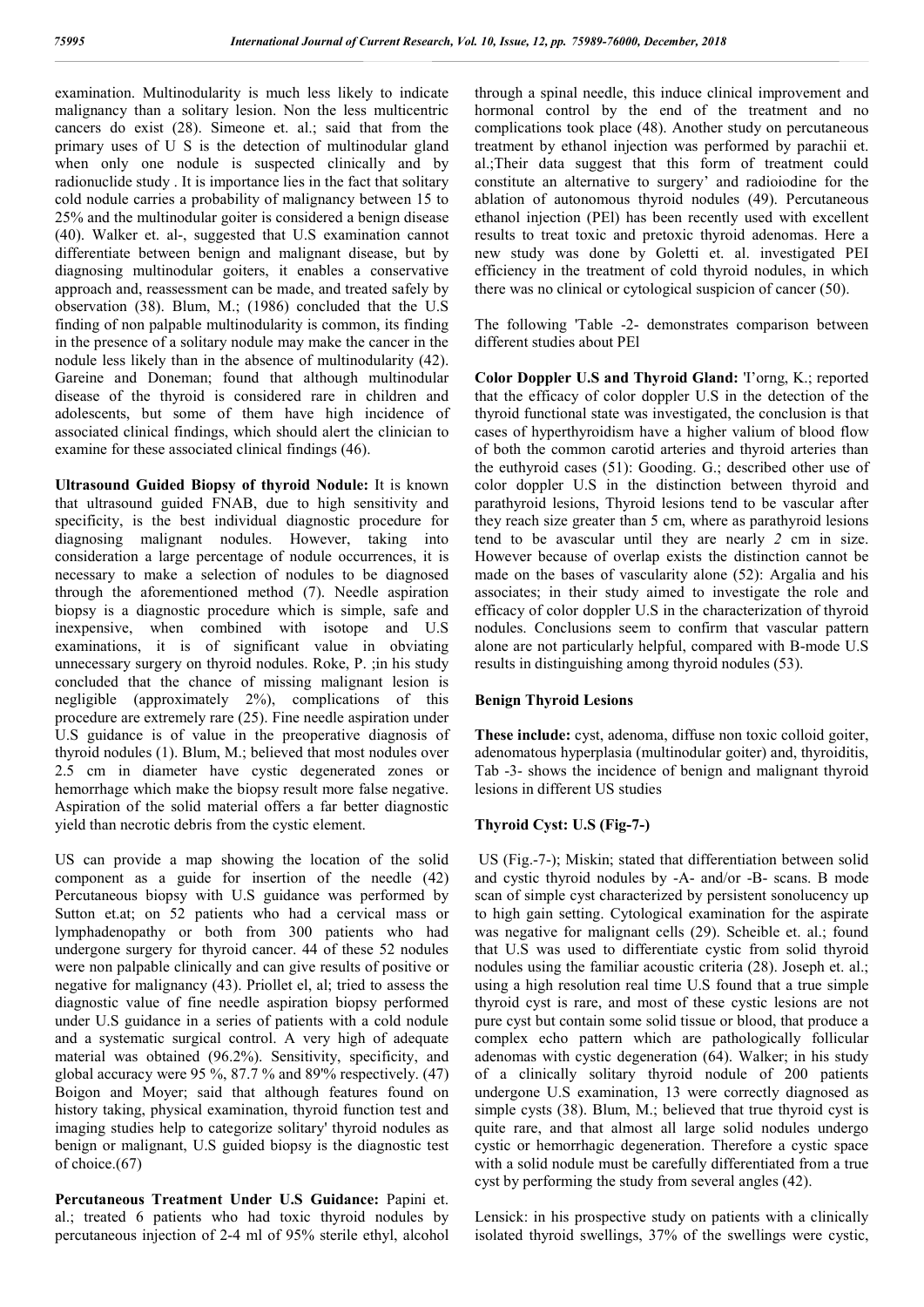and aspiration biopsy under U.S guidance found 14% of these cystic lesions were malignant (54). Sandra; stated that 20 % of solitary thyroid nodules are cysts. Many thought that the cysts represent cystic degeneration of follicular adenoma. Simple cyst has a well demarcated smooth margins, and lack of internal echoes (2).

**Thyroid Cyst: Scintigraphy:** Ramsay; in his study found that a large cyst was identified on isotope scan as cold area.(30) Harbert, staled that thyroid cysts on scintigraphy appear as soft cold nodule with smooth borders (1).

**Thyroid Adenoma:** Miskin; staled that a benign follicular adenoma has an U.S appearance very similar to that of follicular carcinoma, so we are unable to differentiate between solid benign and solid malignant thyroid lesions (29). Rolf; agreed with Miskin that it can be extra ordinarily difficult to differentiate hyper cellular follicular adenomas from follicular carcinoma (25). Ramsay; and Wayne suggested that thyroid adenomas is the commonest solid tumor, and on U.S showed as solid, homogeneous with fine echo pattern, it may undergo degeneration leading to development of small echo free discontinuities (30) (36). Scheible reported that U.S in nearly all cases of adenomas include a well defined sonolucent rim or halo and varying degrees of internal cystic changes Fig -8- (28)

Hassni and Bord; reported that solid thyroid lesions showing the halo sign, non of which proved to be carcinoma. This raised to possibility and the hope that the halo sign might be a significantly reliable criterion for a benign lesion. So Propper el. al.; did a series of studies on patients with solitary thyroid nodules on U.S . some of them had halo sign which could surround benign or malignant lesion. Tab -4- demonstrate the results of this study (55).

**Pathological Interpretation of 28 Solid Thyroid Masses, in Proppers study:** Blum; agreed with Propper in that the halo sign may signify a boundary, perhaps a capsule around any kind of lesion wither benign or malignant (42).

**Thyroid Adenoma: Scintigraphy:** Ramsay; stated that thyroid adenomas showed by scintiscan as nodules which did not take up radioactive iodine (30). Harbert; stated that benign thyroid adenomas appeared as nonfunctioning nodules on Iodine or Tc 99m scans (1).

**Thyroiditis U.S:** Thyroiditis can be a result of infection or autoimmune causes. The disease may be chronic (lymphocytic and Hashimoto's disease), or sub acute (De Quervian's), or acute. Thyroiditis usually appears as an enlarged gland with generalized low echogenicity than normal parenchyma. Areas of relative sonolucency and or high reflectivity may be seen as well as discrete solid nodules (2). Blum and Anthony; studied 10 patients;, with sub acute thyroiditis with gray scale technique revealed a decrease echo pattern. Remission resulted in a normal echogram. Sub acute thyroiditis should not be confused with true cyst or hemorrhagic degeneration of goiter (56). Joseph; reported cases of Hashimoto's thyroiditis with surgical and pathological proof. In all cases the echo pattern was always diffusely abnormal with decrease in overall echogenicity. Some cases had discrete nodules. It is always difficult Io differentiate H. thyroiditis from multinodular goiter by U S, however clinical and laboratory criteria helpful. (64) Hayashi et. al. did an U.S study on patients confirmed to had H. thyroiditis, combined with hormonal and histological studies. Histologic analysis indicates that hypoechoic thyroid had sever degeneration and disappearance of follicles, with these changes thyroid function would deteriorate. So this article describes how the echogenicity of H. thyroiditis is related to thyroid function and histopathological findings (57). Mailloucx, G.; in his study: U.S B-scan images of normal thyroid and patients with H. thyroiditis, these images were digitized and processed by a computer method of image analysis, which revealed that their gray level histogram were very different from that of normal thyroid (58)

Panilckar; reported a case of H. thyroiditis and malignant lymphoma, however such association has been reported previously, but this case had hypoechoic anechoic confluent nodular appearance which has not been described in H. thyroiditis (59). Brichall, l.;reported 2 cases with De Querv'ian's thyroiditis, one had typical hypoechogenic areas, the other had multiple small areas giving a spotty appearance not previously reported (60). Takashima: found that a high frequency of coexistent nodules in the thyroid has been documented in H. thyroidits, particularly in association with malignant lymphoma, so making a histologic diagnosis of thyroid nodules associated with H. thyroiditis by U.S guided biopsy very useful method (61).

**Thyroiditis: Scintigraphy:** Harbert; stated that thyroid scan pattern in H. thyroiditis highly variable . The gland may be completely non visualized or may have only faint outline of an enlarged gland, or more commonly may show patchy irregularity . In acute sub acute thyroiditis the uptake is usually  $low(1)$ 

Bartles, P. reported a case of subacute thyroiditis which presented in early phase as solitary painless cold nodule (62) Sjoberg; staled that although thyroid uptake of Gall-ium 67 is not commonly used, but it has been reported to occur with subacute thyroiditis, anaplastic carcinoma and occasionally with H. thyroiditis, He reported a case with progressive systemic sclerosis incidentally found to have abnormal Ga-67 uptake only in thyroid gland, biopsy revealed H. thyroiditis (63).

**Malignant Thyroid Lesions:** Thyroid carcinoma is relatively rare. Evidence suggests an increased risk of thyroid cancer in adults with childhood history of face, neck or upper mediastinal irradiation. Primary cancers of thyroid can be catigorized in 4 types; papillary, follicular, medullary and anapalstic. Malignant Lymphoma and metastatic tumors also occur (2)

## **Thyroid Carcinoma: US:**

There is a statistically significant difference in average values of nodule size according to cytological exam results. In this study, for cancers diagnosed using the cytological method the size of nodules was above 3 cm. However, the literature review showed different results. According to Rosario et al, the size of nodules above 2 cm is a significant predicator of malignancy (7). Shico et al in their research results stated that the size of nodules did not influence malignant lesions (8). Kovacevic et al stated that in course of their study the average value of nodules with cancer was  $28\pm12$  mm, in correlation to benign lesion that were 8±10mm (9). Greek authors Polzos and Kita stated that cancer is more likely found amongst men and solitary nodules larger than 4.5mm (10) Miskin:, Roles; and Scheible; indicated their inability to differentiate by US alone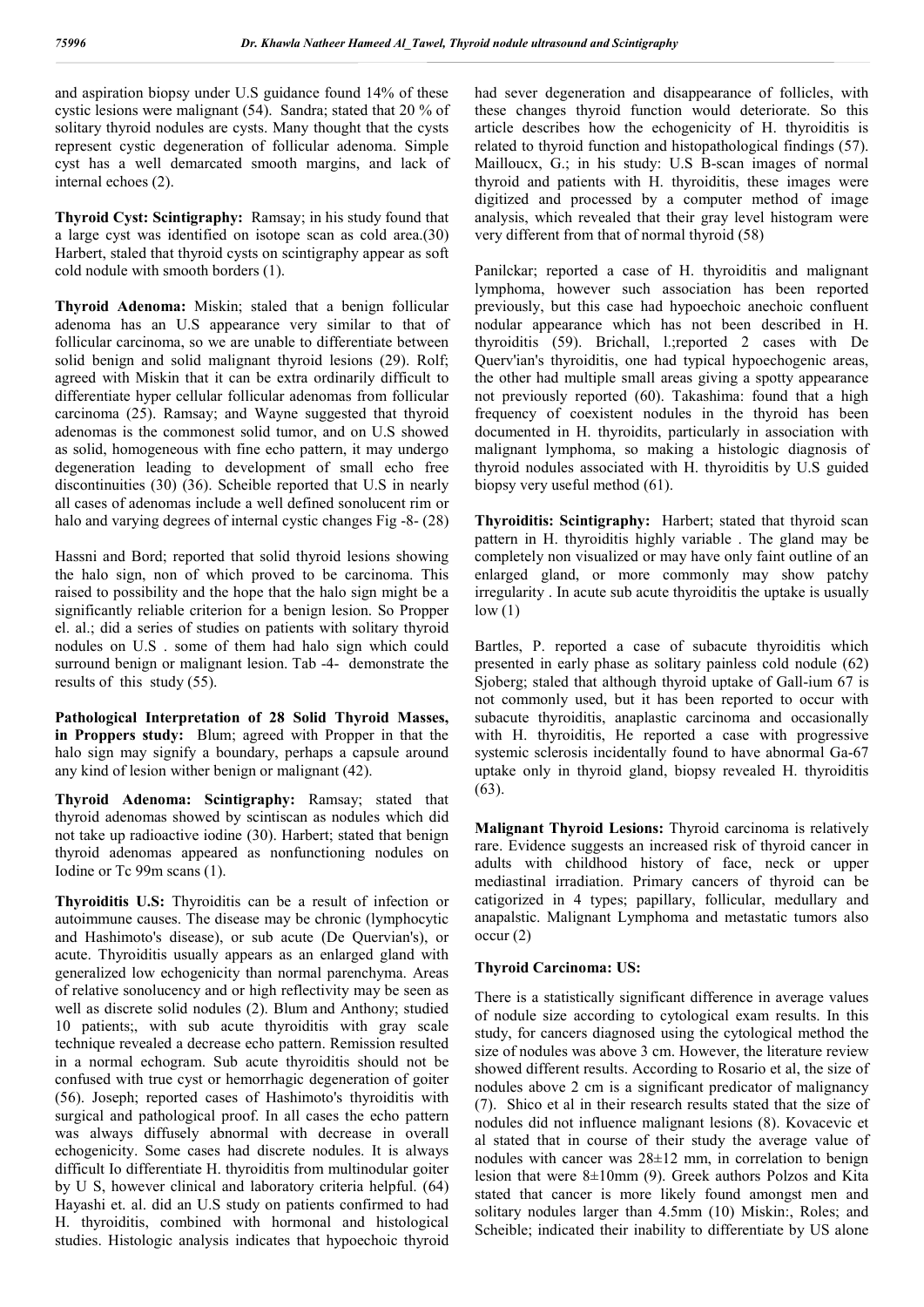between benign and malignant solid nodules. Propper; reported 2 cases of thyroid carcinoma presented sonographically as solid nodules surrounded by halo.(55) Joseph, F .; concluded that malignant thyroid lesions mostly were hypoechoic relative to the normal thyroid, rarely echogenic or surrounded by a halo (64). Aforementioned data are in line with the similar research results. Papiri et al showed that hypoechoic nodules showing additional ultrasound characteristic (irregular margins, micro calcification), in 87% have confirmed cancer using FNAB method (12). Lee et al in their cystic nodule research showed that eccentric position of solid part and presence of micro calcification were extensively associated with a malignant characteristic (13). Frederico FR Maia et al in their study stated that ultrasound was proven very effective against differentiation of malignant nodules on the basis of their ultrasound characteristics – irregular margins, hypoechoic, and presence of micro calcification in 82% of cases (11). Kovacevic et al in their research showed that ultrasound characteristics related to malignancy are hypoechoic, irregular margins, calcification, absence of hypoechoic margin. The difference in echoic of malignant and benign lesions was not statistically significant (9). Authors from the USA Iannuccilli et al stated that comparison of ultrasound characteristics of benign and malignant nodules resulted in defining of micro calcification as the only statistically significant indicator of malignancy (35.3% sensitivity, 94.4%, p>0.005) (14). Hong et al stated that ultrasound haracteristics for cancer are considered positive when the presene of micro calcification, absence of halo sign and hypoechoic lesions were recognized. Sensitivity and specificity of ultrasound in their research is 81% and 70%, and FNAB 87.62% (15). Gul et al in Turkey stated that ultrasound characteristic – hypoechoic, micro calcification and irregular margins were the most important in determining malignancy (16). Kim et al stated that sensitivity, specificity, positive predictive value, negative predictive value of ultrasound were as follows: 93%, 66%, 56%, 95.9% (17). Tramalloni et al stated the importance of ultrasound in estimation of outspread to regional lymph nodes on the basis of ultrasound characteristics of malignancy, being round lymph nodes, loss of normal echogenicity, loss of normal hilar vascularization, micro calcification, cystic component and hyperechogenicity of lymph nodes (18). Table-5- demonstrates the U.S pattern of malignant thyroid nodules done by different authors. Schneider in his study on patients who received childhood head and neck irradiation for benign conditions, there is 36% cumulative prevalence of thyroid nodule and among these who have had surgery 36% have had thyroid cancers (65). During the study, scintigraphy showed that 92.5% of nodules were cold, while 5.3% were warm, while 2.3% were not clearly shown on scintigraphy. Analyzing the gathered results the study proved that there were no statistically significant connection between scintigraphy exam results and cytology exam results with cold nodules. However, a statistically significant connection has been found amongst warm nodules (all showed thyroid follicular cell proliferations in goiter). Frederico et al in their research stated that 62% of cold nodule cases were malignant and76.9% benign. Warm cases were not showing presence of cancer. Furthermore, they proved no statistically significant difference (p=0.33) in scintigraphy exam results between benign and malignant nodules (11)

**Papillary carcinoma: U.S:** Papillary carcinoma is the most common thyroid malignancy, incidence greater among young females. least aggressive, grow slowly and spread to cervical lymph nodes (2).

Ramsay; reported a cases of papillary carcinoma, presented with a mass which had a solid pattern with numerous cystic areas (30). Wayne. reported 2 cases of papillary carcinoma, one with homogeneous cyst filled region having markedly increased echoes through out, and another with irregular coarse echoes (36). Joseph: reported 9 cases of papillary carcinoma, 7 of them were solid, while 2 were almost completely cystic, with a small bit of solid tissue within, one case was echogenic and surrounded by a halo (64).

# **Follicular Carcinoma: U.S.**

Follicular carcinoma accounts for about 15% of thyroid cancer. It affects older females. Metastases travel through the blood to lungs and bone. Lymph node involvement is uncommon (2). Scheible; reported a case of follicular carcinoma, as a well demarcated mass lesion from the normal gland, it is slightly echogenic than normal thyroid tissue (28) Joseph; reported 2 cases of follicular carcinoma. both presented with metastatic lymphadenopathy (64).

**Scintigraphy of well Differentiated thyroid Carcinoma (Follicular and Papillary):** The decision to useTc-99m. I 123 or I 131 in thyroid scanning depends largely upon individual experience and availability . In general the best resolved image and lowest absorbed radiation dose are achieved with Tc-99m, one disadvantage of it is that its concentration does not reflect thyroid follicular cell organification function. Some well differentiated carcinoma can trap iodine (and Tc-99in) but cannot organify iodine, such nodule appear functional by Tc-99m scanning, but are cold by radioiodine scanning. 'I'he opposite is also true, such discrepancies occur in less than 2% of cold nodules (1).

# **Medullar Carcinoma: U.S:**

Medullary carcinoma arises from parafollicular C-cells of thyroid which produce calcitonine, in 20% of cases it is familial and has a feature of multiple endocrine neoplasm .it may spread to cervical lymph nodes and other distant sites. It has been reported that radiographically detectable calcification may be found in both primary and metastatic medullary carcinomas, which appear sonographically as bright echogenic foci often associated with acoustic shadow . So medullary carcinoma has characteristic (if nonspecific) appearance with hypoechoic solid masses containing central echogenic foci within the thyroid and within the metastases (66). Sutton; in his study on patients who had undergone surgery for thyroid carcinoma found 3 patients with one or more punctate bright echogenic foci with or without acoustic shadowing, were identified with in lymph nodes, biopsies were positive for medullary carcinoma (43).

**Medullary Carcinoma: Scintigraphy:** Parthasarathy, L. reported that medullary carcinoma of thyroid appears as cold on radioactive iodine scanning (68). Gorman, B.: also stated that the tumor does not accumulate iodine (66). Clarke: did a study on patients with proved medullary carcinoma using I-131 metaiodo benzyl guanidine, the results are variable and give a higher false negative results (69). Udelsman, R.; did a study on patients with medullary carcinoma operated on, but had persistent and serial elevation of calcitonine using Tc-99m DMSA which is proved to be a sensitive localizing agent in the evaluation of asymptomatic medullary carcinoma patients with hypercalcitonaemia (70).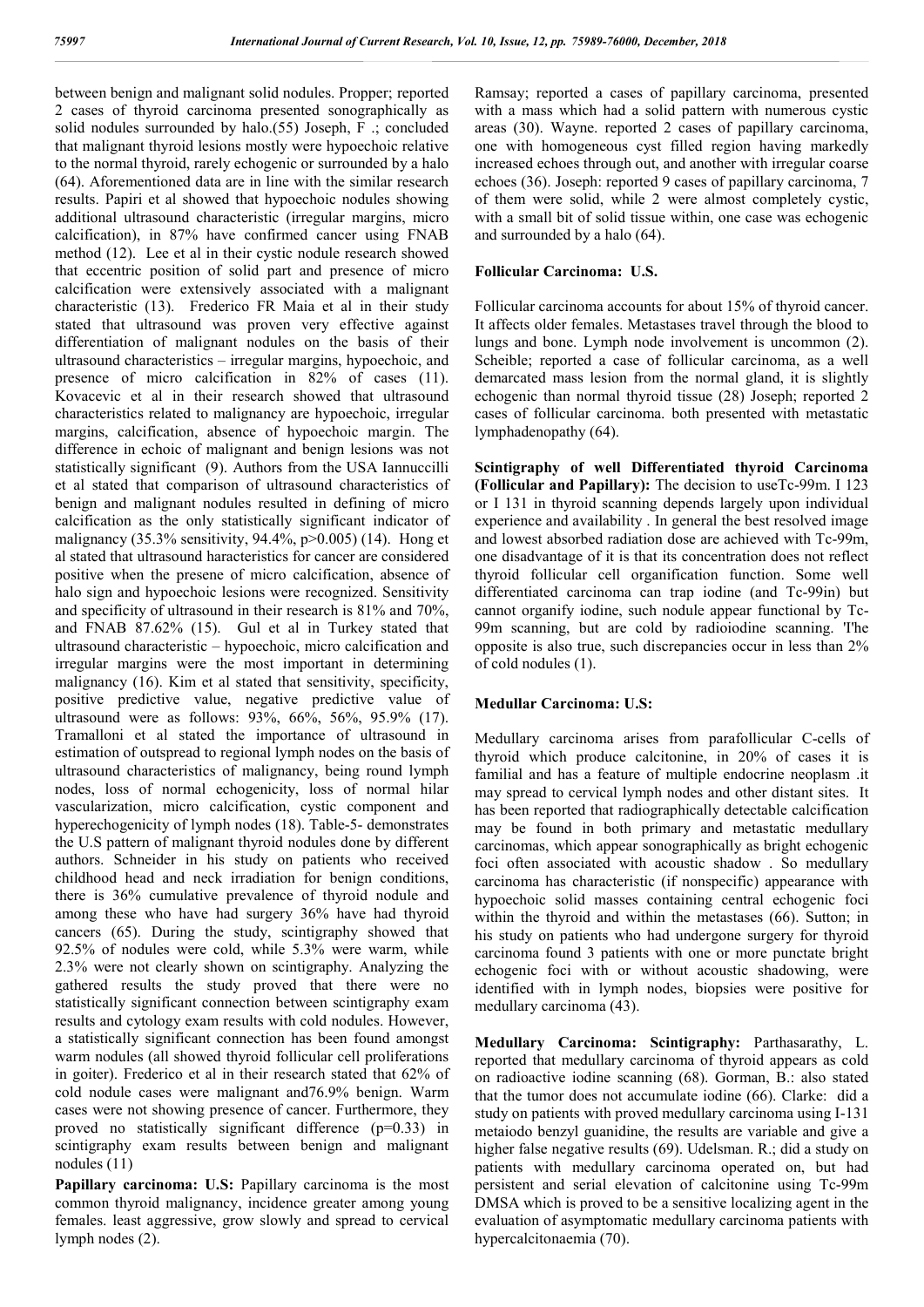Rivas reported a case with medullary carcinoma inside an autonomously functioning nodules, this is the first of case medullary carcinoma which was presented as hot nodule (71)

**Anablastic (Undifferentiated) Carcinoma of thyroid US and Scintigraphy:** Anaplastic carcinoma of thyroid is one of the most malignant carcinomas in human, usually occur after fifties (2) Joseph: reported 2 cases of anaplastic carcinoma, one presented with cervical lymphadenopathy and other with multinodular goiter, there were no remarkable difference between the tumor and the shrunken multinodular gland by U.S. (64) Higashi. T; stated that Ga-67 uptake is highly variable, its uptake is predictably high in anaplastic carcinoma, however because of its high positive rate in chronic thyroiditis, Ga-67 offers little help (72)

**Lymphoma:** Primary lymphoma of thyroid arise in old age patients with somewhat greater incidence in females (2) Parulkar, concluded that the association of Hashimoto's thyroiditis and malignant lymphoma has been reported, he reported such a case which on scintigraphy revealed diminished or absent iodine uptake and a Ga-67 uptake revealed considerably increased up take the tumor area. (59)

**Metastatic Tumors to the Thyroid Gland:** Cancers from various organs of' the body can metastasize to the thyroid gland, breast cancer is the most common . but metastases from lungs, kidney and colon also reported (2). Joseph; reported 2 cases of metastases to the thyroid, one from the colon and the other from the breast (64). Vone and Jarvi: during 10 years period did a study on 60 thyroid malignancies and imaged with Tc-99m, 3 of them were metastases 2 from carcinomas elsewhere detected as cold nodules. *2.* from hypernephroma and one from gall bladder carcinoma (73)

**Role of U.S in Postoperative Patients with Thyroid Cancer:** High frequency US can demonstrate clinically occult thyroid bed tumor recurrence and lymph node metastases. U.S guided biopsy is an accurate and safe technique to confirm or exclude malignancies in patients at high risk. The post operative thyroid bed should have a uniform echogenic texture. Any hypoechoic mass detected by U.S is suggestive of recurrence and biopsy should be performed. Lymph node shape rather than over all size may be a more helpful indicator of its pathologic nature . The normal lymph node typically has an oblong and oval shape . even when they are enlarged. While malignant ones more often have rounded or bulging shape.(43)

#### **Conclusion**

Thyroid nodule extremely common. Its prevalence has been estimated to be more than 5% in the adult population. The clinically solitary thyroid nodule presents a diagnostic problem and embaraces a variety of pathologic processes including adenomas, carcinomas . cysts or merely ill defined lumps. So identifying those nodules which are likely to be malignant is very important. Nuclear medicine, .U.S. C.T and MRI are imaging methods that can be used to evaluate the thyroid gland. All these techniques give structured informations about the gland and show the location and size of thyroid nodule. Nuclear medicine scanning also add a functional information about nodules. Scanning with I-131 and Tc-99 m which are the most common test in the clinical evaluation of thyroid nodules used in identify hot and cold lesions . Hot or worm nodules about to 20% are seldom malignant, where as cold or hypo functional have a 10 % to 25% chances of being malignant. 'The hot nodules can be stated quite confidently benign, so eliminated from consideration for surgery .Modern high resolution real time US permits excellent visualization of thyroid nodules their ultrasonic appearance and characteristics do not accurately predict the histologic results. US allows the whole thyroid and the adjacent lymph nodes to be examined .It is regarded as valuable in differentiation between solid and cystic lesions, and single or multiple lesions. US provided a non invasive and relatively inexpensive means of following the size of nodule after medical therapy. But predictive positive values of U.S in suggesting malignant diagnosis is somewhat doubtful. A hypoechoic lesion is more suspicions to be malignant and it can be a criterion among many which can help clinician to select patients who must undergo surgery. U.S guided fine needle aspiration biopsy (FNAB) is useful in these cases. U.S has high accuracy rate in differentiating cystic from solid thyroid nodules. It may reach more than '90 % in some studies, but its role in differentiating benign from malignant nodules is doubtful. while if it is combined with FNAR its accuracy rate may reach up to 89% in differentiating benign from malignant lesions. Scintigraphy has high accuracy rate in differentiating hot from cold nodules (may rent h up to 95%), but can't differentiate.; benign from malignant nodules. U.S is more sensitive in detecting even small nodule (.3-4 mm in diameter) than scintigraphy which can't detect nodules less than 1 cm in diameter . So both U.S & scintigraphy arc used to select these nodules which are more suspicious to be malignant and need surgical treatment.

## **REFERENCES**

- 1- Harbert, J. 1984. "Thyroid Gland", text Book of Nuclear Medicine. PP; 5-39.
- 2-Sandra, L. 1989. "high Resolution ultrasonography of Superficial Structures", The textbook of Diagnostic Ultrasonography, 6th Ed.. PP. 321-325.
- 3- Bailey and Love's, 1988. "Thyoird (.galnd". Short Practice of Surgery. 26lh Ed.. PP. 669-672.
- 4. Cappelli C., Castellano M., Pirola I. 2007. The predictive value of ultrasound findings in the management of thyroid nodules. QSM. 100: 29-35.
- 5. Mazzaferri E. 2004. Management of a solitary Thyroid Nodule. The New England Journal of Medicine. 1993; 329: 553-559.6. Hegedus L. The Thyroid Nodule. *N Engl J Med*., 351: 1764-1771.
- 7. Rosario PW., Sa lles DS. 2010. Contribution of scintigraphy and ultrasonography to the prediction of malignancy in thyroid nodules with indeterminate cytology. *Aru Bras Endocrinol Metabol.,* Feb;54(1): 56-59.
- 8. Shico K. 2009. Diagnostic performance of gray scale versus combined grayscale with colour Doppler ultrasonography in the diagnosis of malignancy in thyroid nodules Asian Pac Cancer Pre. 10(5): 759-764.9. Kovačević DO, Skurla MS. Sonographic diagnosis of thyroid nodules: correlation with the results of sonographically guided fine needle aspiration biopsy. J Clin Ultrasoud. 2007 Fe; 35(2): 63-67.
- 10. Polzos SA, Kita M. 2009. The use of demographic, ultrasongraphic and scintigraphic date in the diagnostic approach of thyroid nodules. Exp Clin Endocrinol Diabetes. Apr; 117(4):159-164
- 11. Maia FFR., Matos PS. 2011. Role of ultrasound, clinical and scintigraphy parameters to predict malignancy in thyroid nodule. *Head Neck Oncology.,* 3: 17.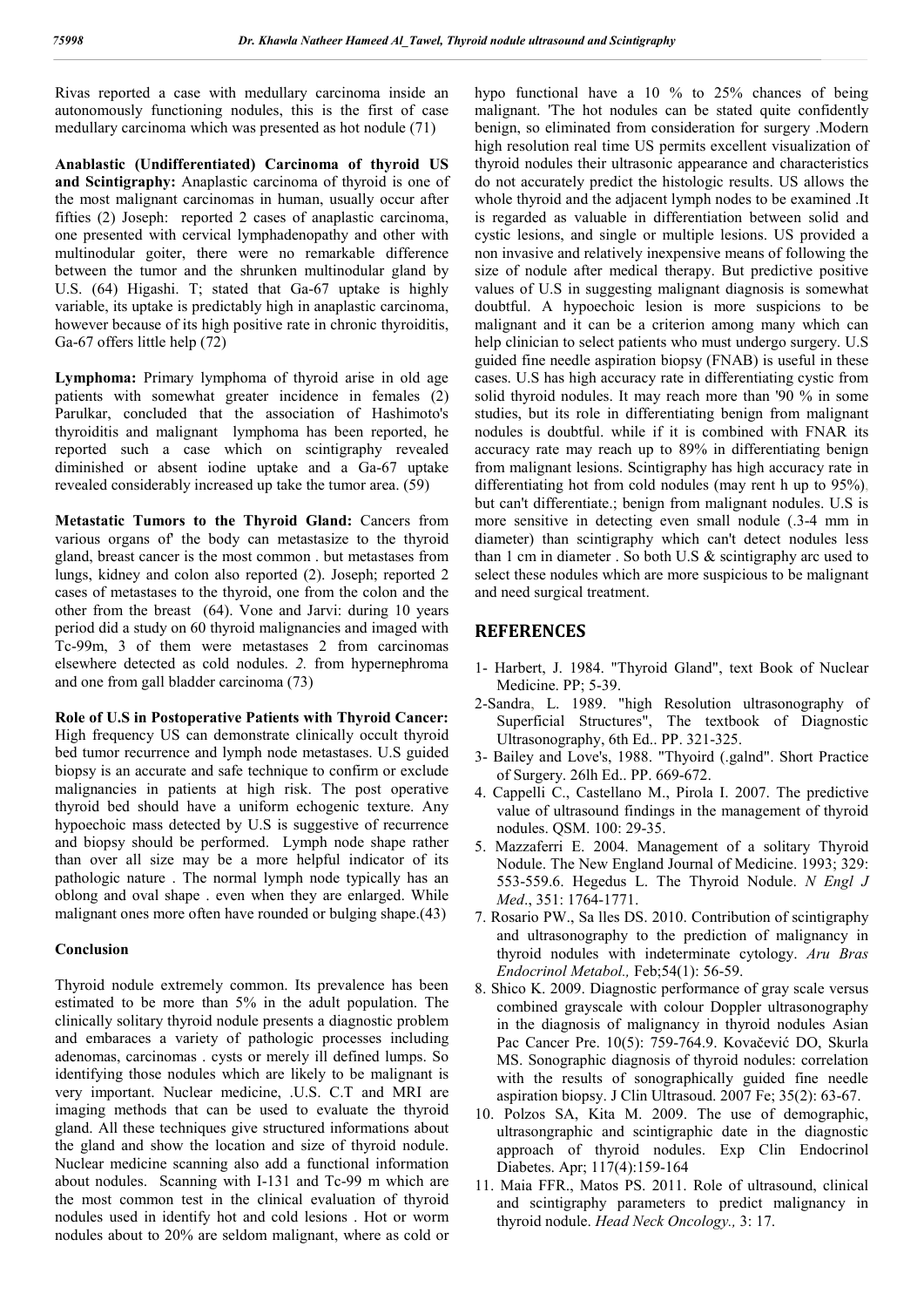- 12 Papiri E., Guglielmi R., Bianchini A. 2002. Risk of malignancy in non-palpable thyroid nodules: predictive value of ultrasound and color doppler features. J Clin *Endocrinology Metab.,* May; 87(5):1941-1946.13. Lee MJ, Kim EK. 2009. Partially cystic thyroid nodules on ultrasound probability of malignancy and sonographic differentiation. Thyroid. 19(4): 341-346.14. Iannuccilli JD, Cronan JJ. Risk for malignancy of thyroid nodules as assessed by sonographic criteria: the need for biopsy. *J Ultrasound Med*., 2004 Nov; 23(11): 1455-1466.
- 15. Hong Y, Son EJ. 2010. Positive predictive values of sonographic features of solid thyroid nodule. *Clin Imaging*. Mar Apr; 34(2): 127-133.
- 16. Gul K, Erspy R. 2009. Ultrasonographic evaluation of thyroid nodules: comparison of ultrasonographic, cytological, and histopathological findings. *Endocrine*. Dec; 36(3):464-72
- 17.Kim EK, Park CS. 2002. New sonographic criteria for recommending fine-needle aspiration biopsy of nonpalpable solid nodules of the thyroid. *AJR Am J Roentgenol*. Mar, 178(3): 687-691.
- 18. Tramalloni J. Monpeyssen. 2009. Thyroid nodule management: ultrasonography, fine needle cytology. *J Radiol.* Mar;90(3): 362-370
- 19-Denese. D. and SCiacehilano S. 1993. "The Thyroid Nodule Diagnostic consideration " . Minerva – Endocrinal ., 18(3);PP 129-137.Sep.
- 20- Kasai N. & Tsuya A. 1981. "Xerodiography of the Thyroid", Radiology,141(2); PP. 434-442, Nov.
- 21-Reading, C.C. 1993. 'Thyroid Imaging techniques clin. Lab. Med.. 13(.3); PP. 7 11-724.
- 22-Kamp & john, " thyroid Imaging "; comparison of high Resolution Real Time U.S and C.T . radiology, 153(1); P 145, Oct. 1984.
- 23-Yosiko,. et. al. 1991. "evaluation of thyroid nodules by Iodine -123 thyroid scintigraphy and computed tomographgy '.sei Marianna Ika Daigaku Zasshi 19(5): PP. 745-756.
- 24-Mountz, J. M. et al. 1987. 'MRI imagining of the thyroid " .J.Comput Assist Tomoy . 11(4): P .612.
- 25- Rolf. P. 1997. "Aspiration biopsy of the solitary thyroid nodule " the radiologic clinics of north america 152(3): PP. 543-552 Dec.
- 26-Roy . U .Y. et al. 1983. "Thyroid imaging agents: A comparison of I-123 and Tc-99m pertechnetate", radiology, 148(3): P. 819-, sep.
- 27-Geatti, O. 1994. "Scintigraphy in the diagnosis of thyroid carcinoma" Chir-Ital. 46(4): PP. 46-52.
- 28-Scheible, W et. al; "High Resolution Real-lime US of thyroid Nodules"Radiology.133(2): pp.413-416.Nov, 1979.
- 29-Miskin, M. et al., 1995. "Ultra sonography of The 'thyroid gland Radiologic Clini of North America 112(3) pp. 479- 491.decom.
- 30. Ramsay & Hylton, 1995. "Hllrasonics in The Diagnosis of Thyroid Disease" Clinical Radio . 26(2). PP. 191-197. Apr.
- 31.Okhan. I' J. 1982. "Thyroid Carcinoma in an autonomously hyperfunctioning thyroid nodule". Year Book of Nuclear Medicine.
- 32. Corstens, P. et. al. 1988. Thallium-201 Scintigraphy of The Suppressed Thyroid", J. Nuel. Med.. 29(8); P 1360, Aug.
- 33. Michigishi, T. & Misakasmi, Y. 1994. "An Autonomously, Functioning Thyroid Carcinoma Associated with Euthyroid Grave's Disease "Year Book of Nuclear Medicine.
- 34. Goldman, B. 1979. "Florescent Thyroid Imaging", Radiology, 1.30(1), .Ian.
- 35 . Tadros, F. et al., 1981. "I'he Iodine Concentration in Benign and Malignant Thyroid Nodules Measured By X-Ray Florescent". BJR. 45: PP.626-629.
- 36.Wayane S. 1996. 'Gray-Scale Ultrasonography of the 'thyroid" Radiology,120. PP. 381-383 Aug.
- 37. Croker, E.F. et. al. 1978. "Gray-Scale Echography Visualization of a parathyroid Adenoma Radilooge 120 pp 381-383.
- 38- Walker. J. et. al., 1985. "A prospective Study of Thyroid U.S Scan in The Clinically Solitary Thyroid Nodule". B.IR. 58: PP. 6l7-619.
- 39. Berger L. A. 1981. "A Water Bath f or thyroid Scanning With U.S". B.IR, 45; PP. 630-631.
- 40-Simeone J. et al., 1982. "High Resolution Renl Time Sonography of the Thyroid Radiol, 145(2); PP. 431-435, Nov.
- 41-Woestyn, J. et. al., 1985. "demonstration of Nodules in The Normal 'thyroid by echography", B.JR. 58; PP, 1179-1182. Dec.
- 42-Blum. M. 1986. "Imaging in The Management of Thyroid Nodules". Thyroid Today, 11(1): PP. 1-6, March.
- 43-Sutton R. 'T. et. al. 1988. U.S-guided Biopsy of Neck Masses". Radiology, 168(3); PP. 768-772. Sep.
- 44-Brander, A. et. al., 1999. "Thyroid Gland; Us Screening Radiology, 173( 2): PP. 507-509, Nov.
- 45-Tramallon. J. Leenhardt, L. 1994. "Echography ot Thyroid Nodules", *J, radiol*., 75(3); PP. 187-190.
- 46- Gareinc, C. J. 1994. "Sonography of Multinodular Thyroid gland in children and adolescents". Yearbook of diagnostic radiology.
- 47-Priollet, B. et. a1. 1994. "The Diagnostic Value of F.N.A.B Under U.S in Nont'unctiona.1 Thyroid Nodules". Am., 1. Med . 97(2); PK 152-157.
- 48-Papini, B. et al. 1991. "Percutaneous Treatment Under U.S Guidance of Toxic Thyroid Nodules". Minerva-Endocrinol., 16(4): PP: 163-170.
- 49-Paracchi A. 1992. "Percutaneous Intranodular Ethanol Injection", .*j. Endocrinol. Invest*., 15(5): PP. 353-362.
- 50-Goletti. O. et al. 1993. "Echo-guided Percutaneous Alcohol injections of cold Non neoplastic Thyroid Nodules". Rad. Med. Toxino ., 85(6); PP 827-830.
- 51-Torng, K. 1991. "The Peak Systolic Velocity of the Common Crotid Artery as an Indicator of Thyroid function ", Kao Hsiung, 7( 10); PP. 492- 498.
- 52-Gooding, G. 1993. "Use of color Doppler Imaging in the Distination between thyroid and parathyroid lesion " yearbook of ultrasonography.
- 53- Argolia. G. et. al. 1995. "Echo Doppler in the charec . of thyroid nodular Disease "Rad .Med Torino . 89(5): pp. 651 -657 May.
- 54- Lensick E. & Melntash C. 1998. "Cystic Lesion of Thyroid Gland " BJS . 75(10): P .982.
- 55- Propper R. et al. 1980. "The Non Specificity of the thyroid Halo Sign " . J Clin U.S. PP. 129-132.
- 56- Blum, M. & Anthony, M. 1997. "Thyroid Echography of subacute Thyriodits ", Raiol. 125(3): P . 795.
- 57-Hayashi, N. et . al 1986. "sonography of Hushimoto's Thyroiditis" . J Clin U.S 4(2): PP.1230-126.
- 58-Mollux. G. et. al. 1986. "Computer Analysis of Echo Texture is Hash. Dis of the Thyroid.".*J. Clin* . U.S 14(7): PP.521-527.
- 59- Parulekar, S.G. 1986. "Primary Malignant Lymphoma of the thyroid U.S Appearance "J. Clin U.S 14(1):PP.60-62 Jan.